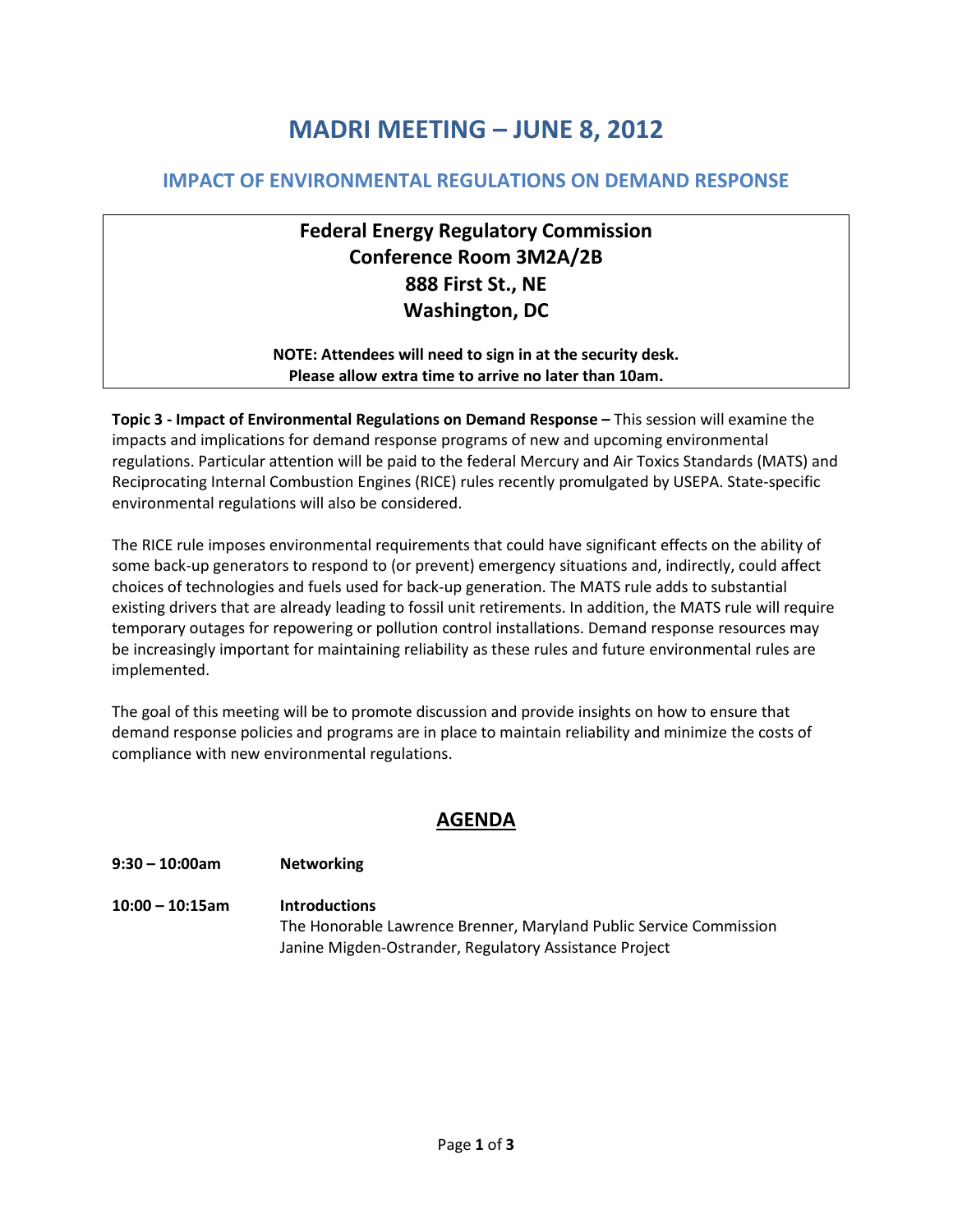#### **10:15 – 11:15am New USEPA Regulations and their Implications for Back-Up Generation**

Joe Goffman, U.S. Environmental Protection Agency Kevin Culligan, U.S. Environmental Protection Agency Melanie King, U.S. Environmental Protection Agency Stacy Angel, U.S. Environmental Protection Agency

This topic will explore the implications of new USEPA regulations, in particular the Mercury and Air Toxics Standards (MATS) and Reciprocating Internal Combustion Engines (RICE) rules, for back-up generation. The panel will address a variety of questions, including:

- In general terms, what do these rules require? What are the benefits from these rules?
- Will the RICE rule restrict the ability of diesel-fueled back-up generators to operate in emergency or non-emergency situations, and if so, what constitutes an "emergency"?
- How will EPA consider the availability of back-up generators when considering a request from a power plant owner for additional time (a "fifth year") to comply with the MATS rule?
- What other power sector rules will have an impact on backup generation?
- What is EPA doing during rule development and implementation to support (or at least not disadvantage) the deployment of distributed resources?

#### **11:15 – 12:30pm Potential Changes in Grid Operation Resulting from New USEPA Regulations** Gary Helm, PJM John Shelk, Electric Power Supply Association

Joe Bowring, PJM Market Monitor

This topic will build on the discussion of new environmental regulations and consider the broader implications for grid operations and demand response, with a focus on the PJM footprint. Panelists will address these questions:

- What are the expected or projected impacts of USEPA regulations on fossil unit retirements, temporary outages for repowering and pollution control installations, and reserve margins?
- Are there ramifications for capacity expansion planning?
- What effect might the new rules have on dispatch decisions in PJM?
- What role can demand response programs play in maintaining reliability?
- What is the future viability of legacy contracts which limit demand response in PJM to just summer peaks?
- Is it necessary for PJM or states to modify demand response policies and programs, or electric rates, to meet this challenge?

#### **12:30 – 1:45pm Lunch (on your own) and Networking**